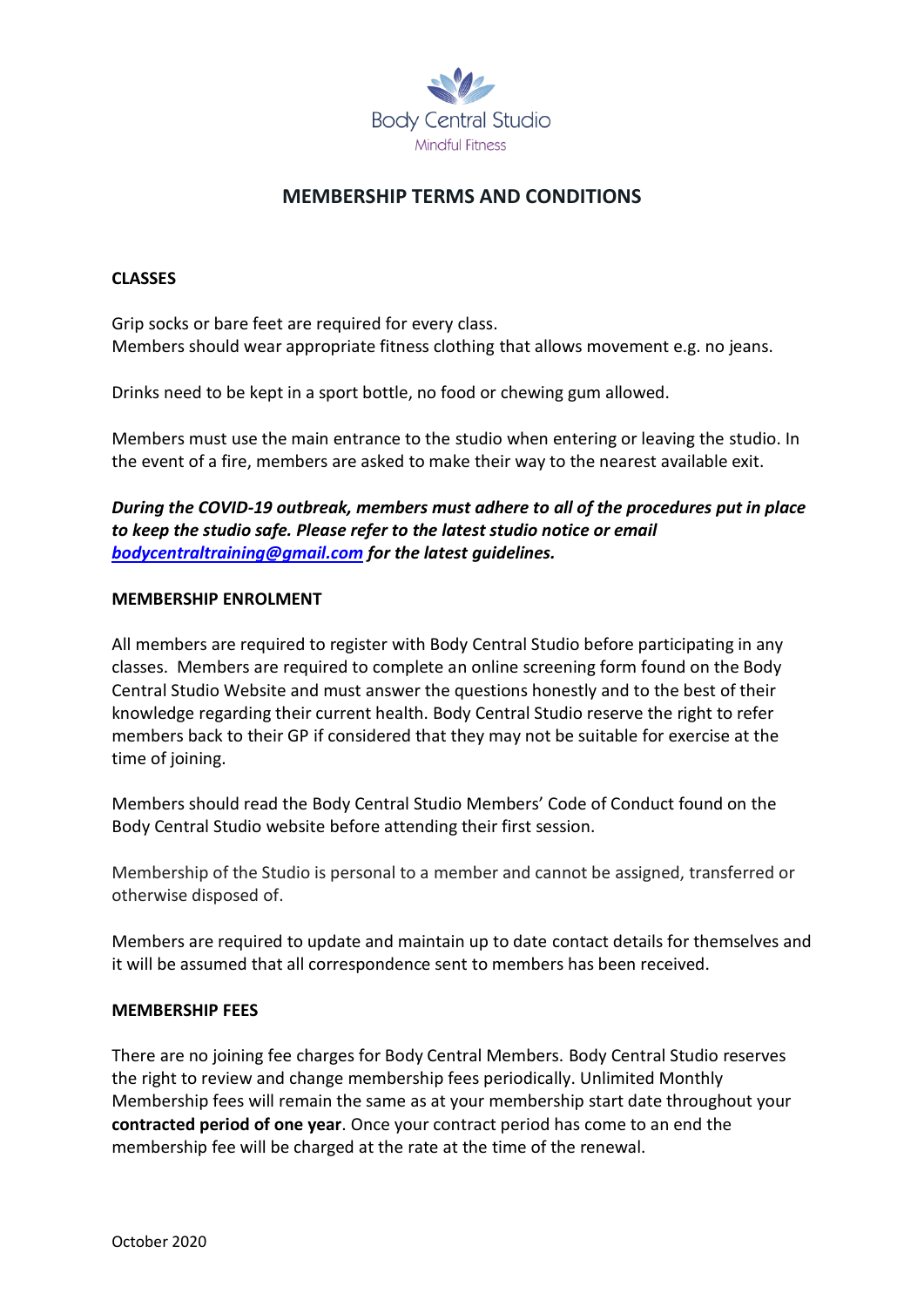

### **PAYMENTS**

Payments will be taken on the first of each month for Unlimited Membership. Members are responsible for setting up a standing order from their bank account to pay Body Central's monthly Unlimited Membership fee. If there is failure for a payment to be made, Body Central Studio reserve the right to refuse the booking of a class until the payment has been made.

# **BOOKING CLASSES**

Due to limited spaces available in each class Body Central Studio strongly recommend that **all** members pre-book their classes. Sessions are booked on a first-come first-served basis. Unlimited Members and Pay As You Go Members will need to do this on line through the Body Central Studio's website booking system or in person at the studio. Unlimited Members **do not** automatically get priority booking or exemption from booking. **Pay As You Go Members must pay at the time of booking to secure their place**.

Pay As You Go Members may cancel a booking, without charge, **up to 24 hours** before the start of the session that has been booked. Please contact Body Central Studio to cancel the studio session and the payment will be carried across to the next class booking. If less than **24 hours**' notice has been given, **there will be no refund**.

Unlimited Members may cancel a booking, without charge, **up to 24 hours** before the start of the session that has been booked. Failure to cancel a studio session will incur a **£5 late cancellation fee** and must be paid before booking the next class.

Classes and teachers are subject to change from what has been advertised on the timetable without prior notice. Body Central Studio will try it's up most to keep any replacement classes to a similar description and level as to the class advertised on the timetable. No refunds or exchanges will be given if there is a cover teacher, and the 24-hour cancellation rule still applies.

In very rare cases and under circumstances beyond Body Central Studio's control, classes may be cancelled completely. Members will be given notice and Pay As You Go members will have their payment carried across to the next class booking.

Due to COVID-19 restrictions on the opening of Body Central Studio or the need for instructors to self-isolate; booked classes at the Studio will continue online in some form for Unlimited Members. Pay as You Go bookings will also be transferred to the online class or rescheduled if the member does not have access to go online.